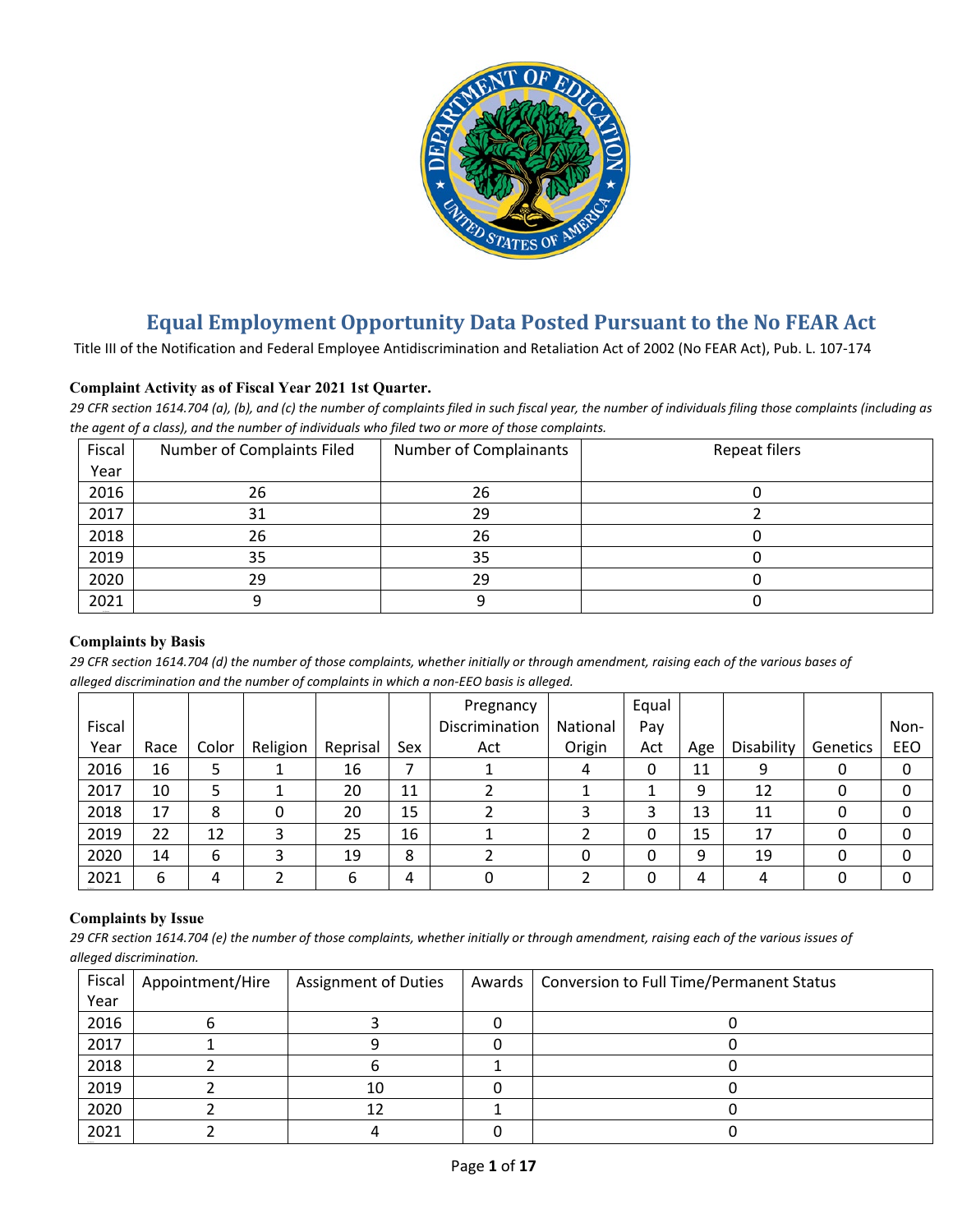## **Complaints by Issue Continued**

*29 CFR section 1614.704 (e) the number of those complaints, whether initially or through amendment, raising each of the various issues of alleged discrimination.*

| Fiscal | Demotion | Reprimand | Suspension | Removal | <b>Disciplinary Warning</b> | <b>Other Disciplinary Action</b> |
|--------|----------|-----------|------------|---------|-----------------------------|----------------------------------|
| Year   |          |           |            |         |                             |                                  |
| 2016   |          |           |            |         |                             |                                  |
| 2017   |          |           |            |         |                             |                                  |
| 2018   |          |           |            |         |                             |                                  |
| 2019   |          |           |            |         |                             |                                  |
| 2020   |          |           |            |         |                             |                                  |
| 2021   |          |           |            |         |                             |                                  |

#### **Complaints by Issue Continued**

*29 CFR section 1614.704 (e) the number of those complaints, whether initially or through amendment, raising each of the various issues of alleged discrimination.*

| Fiscal | Duty  | Performance | Examination/ | Non-Sexual | Sexual     | Medical     | Pay       | Promotion/    |
|--------|-------|-------------|--------------|------------|------------|-------------|-----------|---------------|
| Year   | Hours | Evaluation/ | Test         | Harassment | Harassment | Examination | Including | Non-Selection |
|        |       | Appraisal   |              |            |            |             | Overtime  |               |
| 2016   |       |             |              | 10         |            |             |           |               |
| 2017   |       |             |              | 14         |            |             |           |               |
| 2018   |       | 11          |              | 17         |            |             |           |               |
| 2019   |       | 13          |              | 21         |            |             |           |               |
| 2020   |       |             |              | 17         |            |             |           |               |
| 2021   |       |             |              |            |            |             |           |               |

## **Complaints by Issue Continued**

*29 CFR section 1614.704 (e) the number of those complaints, whether initially or through amendment, raising each of the various issues of alleged discrimination.*

| Fiscal | Reassignment | Reassignment   Reasonable |               | Reinstatement | Religious     | Retirement | Sex          |
|--------|--------------|---------------------------|---------------|---------------|---------------|------------|--------------|
| Year   | Denied       | Directed                  | Accommodation |               | Accommodation |            | Stereotyping |
| 2016   |              |                           |               |               |               |            |              |
| 2017   |              |                           |               |               |               |            |              |
| 2018   |              |                           |               |               |               |            |              |
| 2019   |              |                           | 11            |               |               |            |              |
| 2020   |              |                           |               |               |               |            |              |
| 2021   |              |                           |               |               |               |            |              |

# **Complaints by Issue Continued**

*29 CFR section 1614.704 (e) the number of those complaints, whether initially or through amendment, raising each of the various issues of alleged discrimination.*

| Fiscal | Telework | Termination | Terms/Conditions of Employment | Time and Attendance | <b>Training</b> | Other |
|--------|----------|-------------|--------------------------------|---------------------|-----------------|-------|
| Year   |          |             |                                |                     |                 |       |
| 2016   |          |             |                                |                     |                 |       |
| 2017   |          |             |                                |                     |                 |       |
| 2018   |          |             | 10                             |                     |                 |       |
| 2019   |          |             |                                | 10                  |                 |       |
| 2020   |          |             |                                |                     |                 |       |
| 2021   |          |             |                                |                     |                 |       |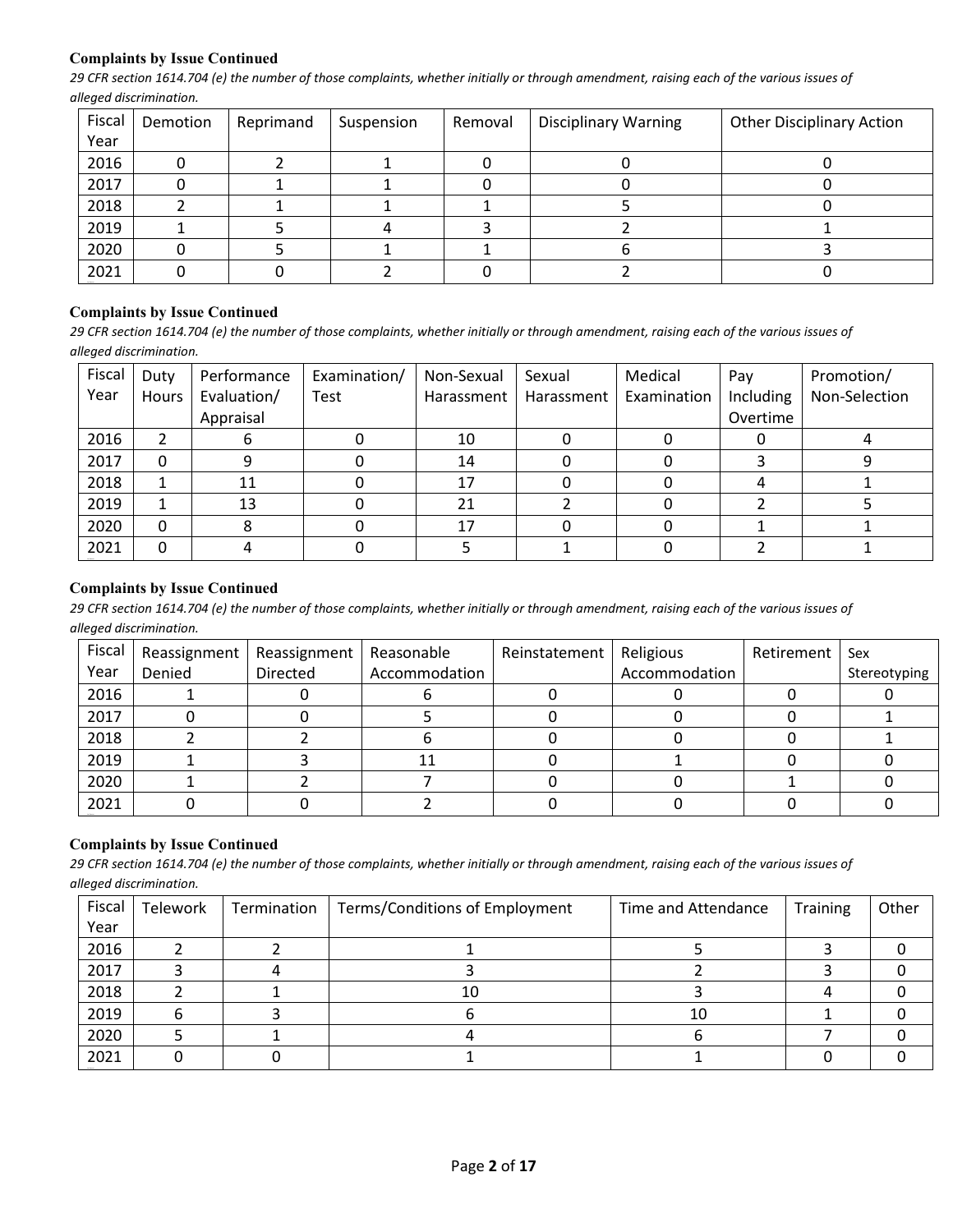# **Complaints pending (***for any length of time***) during fiscal year**

*Processing Time. Sec. 1614.704(f1) the average length of time it has taken an agency to complete, respectively, investigation and final action*

| Fiscal<br>Year | Average number of days in investigation | Average number of days in final action |
|----------------|-----------------------------------------|----------------------------------------|
| 2016           | 259.37                                  | 44.56                                  |
| 2017           | 215.23                                  | 29.69                                  |
| 2018           | 323.44                                  | 42.00                                  |
| 2019           | 267.30                                  | 68.32                                  |
| 2020           | 252.16                                  | 78.05                                  |
| 2021           | 239.86                                  | 140.38                                 |

## **Complaints pending (***for any length of time***) during fiscal year where hearing was requested**

*Processing Time. Sec. 1614.704(f2) the average length of time it has taken an agency to complete, respectively, investigation and final action*

| Fiscal<br>Year | Average number of days in investigation | Average number of days in final action |
|----------------|-----------------------------------------|----------------------------------------|
| 2016           | 292.56                                  | 38.67                                  |
| 2017           | 179.50                                  | 10.17                                  |
| 2018           | 266.00                                  | 7.83                                   |
| 2019           | 246.42                                  | 4.96                                   |
| 2020           | 246.20                                  | 4.60                                   |
| 2021           | 254.25                                  | 25.50                                  |

# **Complaints pending (***for any length of time***) during fiscal year where hearing was not requested**

*Processing Time. Sec. 1614.704(f3) the average length of time it has taken an agency to complete, respectively, investigation and final action*

| Fiscal | Average number of days in investigation | Average number of days in final action. |
|--------|-----------------------------------------|-----------------------------------------|
| Year   |                                         |                                         |
| 2016   | 224.22                                  | 50.44                                   |
| 2017   | 245.86                                  | 46.43                                   |
| 2018   | 357.90                                  | 62.50                                   |
| 2019   | 305.85                                  | 176.93                                  |
| 2020   | 267.56                                  | 165.67                                  |
| 2021   | 220.67                                  | 255.25                                  |

# **Complaints Dismissed by Agency**

*Processing Time. Sec. 1614.704(g) the average length of time such complaints had been pending prior to dismissal*

| Fiscal | Total complaints dismissed by Agency | Average days pending prior to dismissal |
|--------|--------------------------------------|-----------------------------------------|
| Year   |                                      |                                         |
| 2016   | 4                                    | 92.25                                   |
| 2017   |                                      | 204.29                                  |
| 2018   | 6                                    | 187.17                                  |
| 2019   | $\overline{2}$                       | 353.00                                  |
| 2020   | 5                                    | 489.80                                  |
| 2021   | 3                                    | 15.00                                   |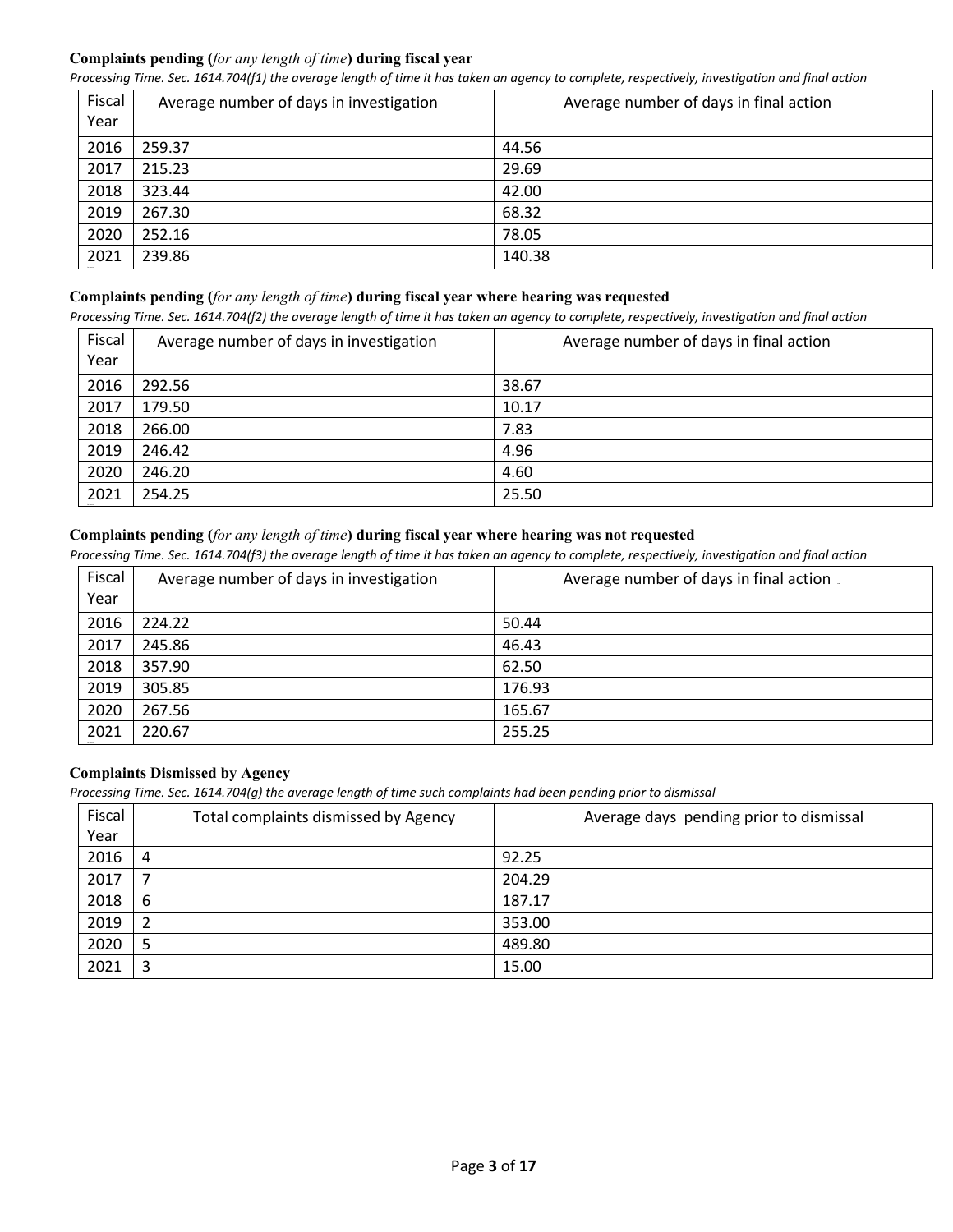#### **Complaints Withdrawn by Complainants**

*Processing Time. Sec. 1614.704(h) the number of complaints withdrawn by complainants*

| Fiscal | Total complaints withdrawn by complainants |
|--------|--------------------------------------------|
| Year   |                                            |
| 2016   | 0                                          |
| 2017   | 2                                          |
| 2018   | 0                                          |
| 2019   | 3                                          |
| 2020   | ⇁                                          |
| 2021   | 0                                          |

# **Total Final Actions Finding Discrimination**

*Processing Time. Sec. 1614.704(i) the total number of final actions by an agency rendered in such fiscal year involving a finding of discrimination* 

| Fiscal | <b>Total Count of</b> | Total                 | <b>Total Count of</b> | Total                 | <b>Total Count of</b> | Total                 |
|--------|-----------------------|-----------------------|-----------------------|-----------------------|-----------------------|-----------------------|
| Year   | <b>Final Actions</b>  | Percentage of         | <b>Final Actions</b>  | Percentage of         | <b>Final Actions</b>  | Percentage of         |
|        | Finding               | <b>Final Actions</b>  | Finding               | <b>Final Actions</b>  | Finding               | <b>Final Actions</b>  |
|        | <b>Discrimination</b> | Finding               | <b>Discrimination</b> | Finding               | <b>Discrimination</b> | <b>Finding</b>        |
|        |                       | <b>Discrimination</b> | without a             | <b>Discrimination</b> | after a hearing       | <b>Discrimination</b> |
|        |                       |                       | hearing               | without a             |                       | after a hearing       |
|        |                       |                       |                       | hearing               |                       |                       |
| 2016   | $\Omega$              | 0%                    | 0                     | 0%                    | 0                     | 0%                    |
| 2017   |                       | 100%                  |                       | 100%                  | 0                     | 0%                    |
| 2018   | 0                     | 0%                    | 0                     | 0%                    | $\mathbf{0}$          | 0%                    |
| 2019   | $\Omega$              | 0%                    | 0                     | 0%                    | $\Omega$              | 0%                    |
| 2020   | 0                     | 0%                    | 0                     | 0%                    | 0                     | 0%                    |
| 2021   |                       | 100%                  |                       | 100%                  | 0                     | 0%                    |

#### **Findings of Discrimination Rendered by Basis**

| Fiscal | Race by | Race by    | Color by | Color by   | Religion | Religion by | Reprisal | Reprisal by |
|--------|---------|------------|----------|------------|----------|-------------|----------|-------------|
| Year   | Count   | Percentage | Count    | Percentage | by Count | Percentage  | by Count | Percentage  |
| 2016   | 0       | 0%         |          | 0%         |          | 0%          |          | 0%          |
| 2017   | 0       | 0%         |          | 0%         |          | 0%          |          | 0%          |
| 2018   |         | 0%         |          | 0%         |          | 0%          | 0        | 0%          |
| 2019   | 0       | 0%         |          | 0%         | 0        | 0%          |          | 0%          |
| 2020   | 0       | 0%         |          | 0%         | 0        | 0%          | 0        | 0%          |
| 2021   |         | 50%        |          | 0%         |          | 0%          |          | 0%          |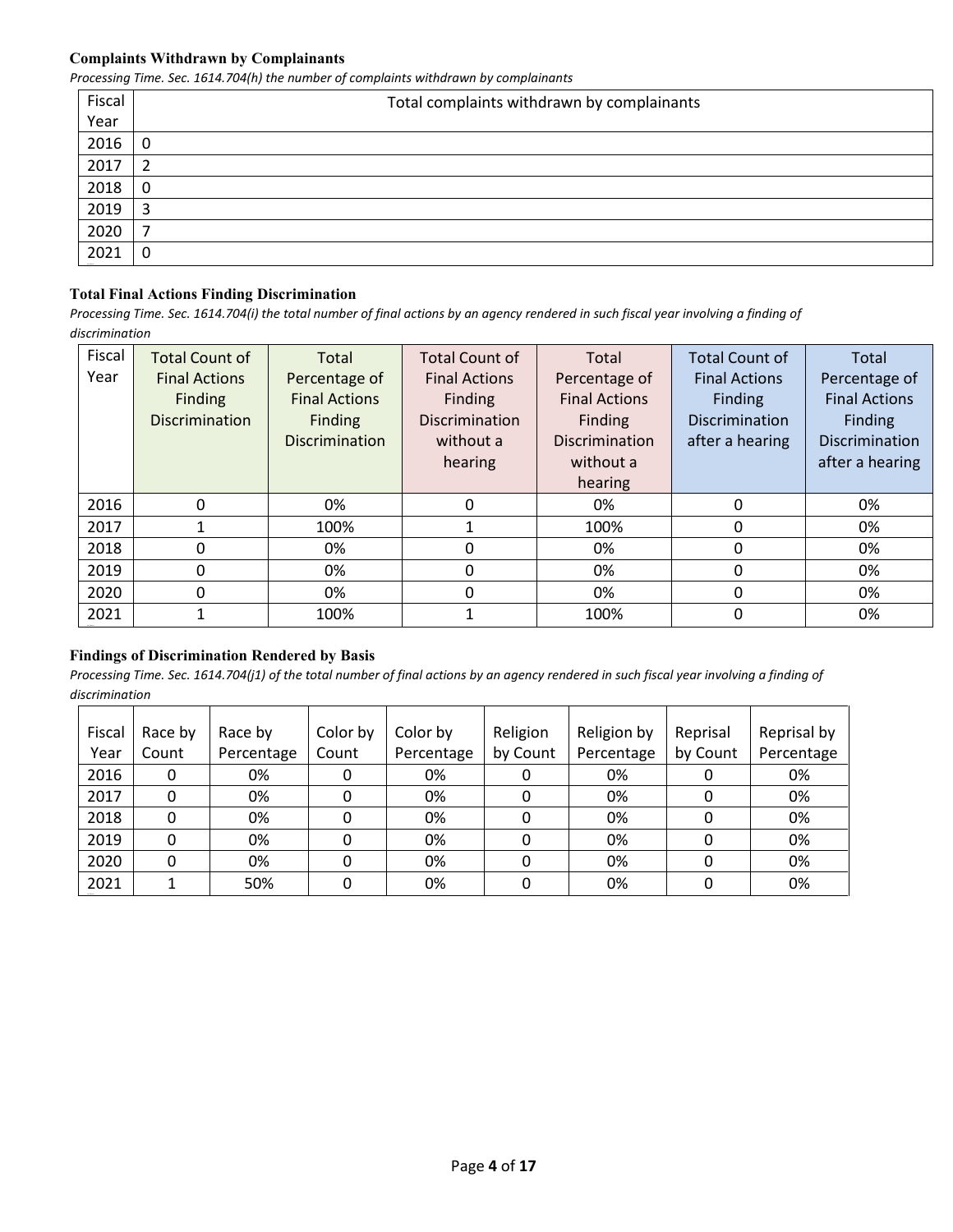## **Findings of Discrimination Rendered by Basis Continued**

*Processing Time. Sec. 1614.704(j1) of the total number of final actions by an agency rendered in such fiscal year involving a finding of discrimination* 

| Fiscal | Sex<br>b٧ | Sex<br>by  | Pregnancy<br>Discrimination | Pregnancy<br>Discrimination<br>Act by | <b>National</b><br>Origin by | National<br>Origin by | Equal<br>Pay Act | Equal Pay<br>Act by |
|--------|-----------|------------|-----------------------------|---------------------------------------|------------------------------|-----------------------|------------------|---------------------|
| Year   | Count     | Percentage | Act by Count                | Percentage                            | Count                        | Percentage            | by Count         | Percentage          |
| 2016   | 0         | 0%         | O                           | 0%                                    | 0                            | 0%                    |                  | 0%                  |
| 2017   | 0         | 0%         | 0                           | 0%                                    | 0                            | 0%                    | 0                | 0%                  |
| 2018   | 0         | 0%         | 0                           | 0%                                    | 0                            | 0%                    | 0                | 0%                  |
| 2019   | 0         | 0%         | 0                           | 0%                                    | 0                            | 0%                    | 0                | 0%                  |
| 2020   | 0         | 0%         | 0                           | 0%                                    | 0                            | 0%                    | 0                | 0%                  |
| 2021   |           | 50%        | 0                           | 0%                                    | 0                            | 0%                    | 0                | 0%                  |

# **Findings of Discrimination Rendered by Basis Continued**

Processing Time. Sec. 1614.704(j1) of the total number of final actions by an agency rendered in such fiscal year involving a finding of *discrimination* 

|        | Age   | Age        | Disability | Disability | <b>Genetics</b> | Genetics   | Non-EEO | Non-EEO    |
|--------|-------|------------|------------|------------|-----------------|------------|---------|------------|
| Fiscal | by    | by         | by         | by         | by              | by         | by      | by         |
| Year   | Count | Percentage | Count      | Percentage | Count           | Percentage | Count   | Percentage |
| 2016   | 0     | 0%         | 0          | 0%         | 0               | 0%         | 0       | 0%         |
| 2017   | 0     | 0%         |            | 100%       | 0               | 0%         | 0       | 0%         |
| 2018   | 0     | 0%         | 0          | 0%         | 0               | 0%         | 0       | 0%         |
| 2019   | 0     | 0%         | 0          | 0%         | 0               | 0%         | 0       | 0%         |
| 2020   | 0     | 0%         | 0          | 0%         | 0               | 0%         | 0       | 0%         |
| 2021   | 0     | 0%         | 0          | 0%         | 0               | 0%         | 0       | 0%         |

# **Findings of Discrimination Rendered by Basis without a hearing**

| Fiscal | Race by | Race by    | Color by | Color by   | Religion | Religion by | Reprisal | Reprisal by |
|--------|---------|------------|----------|------------|----------|-------------|----------|-------------|
| Year   | Count   | Percentage | Count    | Percentage | by Count | Percentage  | by Count | Percentage  |
| 2016   |         | 0%         |          | 0%         |          | 0%          |          | 0%          |
| 2017   |         | 0%         |          | 0%         |          | 0%          |          | 0%          |
| 2018   |         | 0%         |          | 0%         |          | 0%          |          | 0%          |
| 2019   |         | 0%         |          | 0%         |          | 0%          |          | 0%          |
| 2020   | 0       | 0%         |          | 0%         |          | 0%          |          | 0%          |
| 2021   |         | 50%        |          | 0%         |          | 0%          |          | 0%          |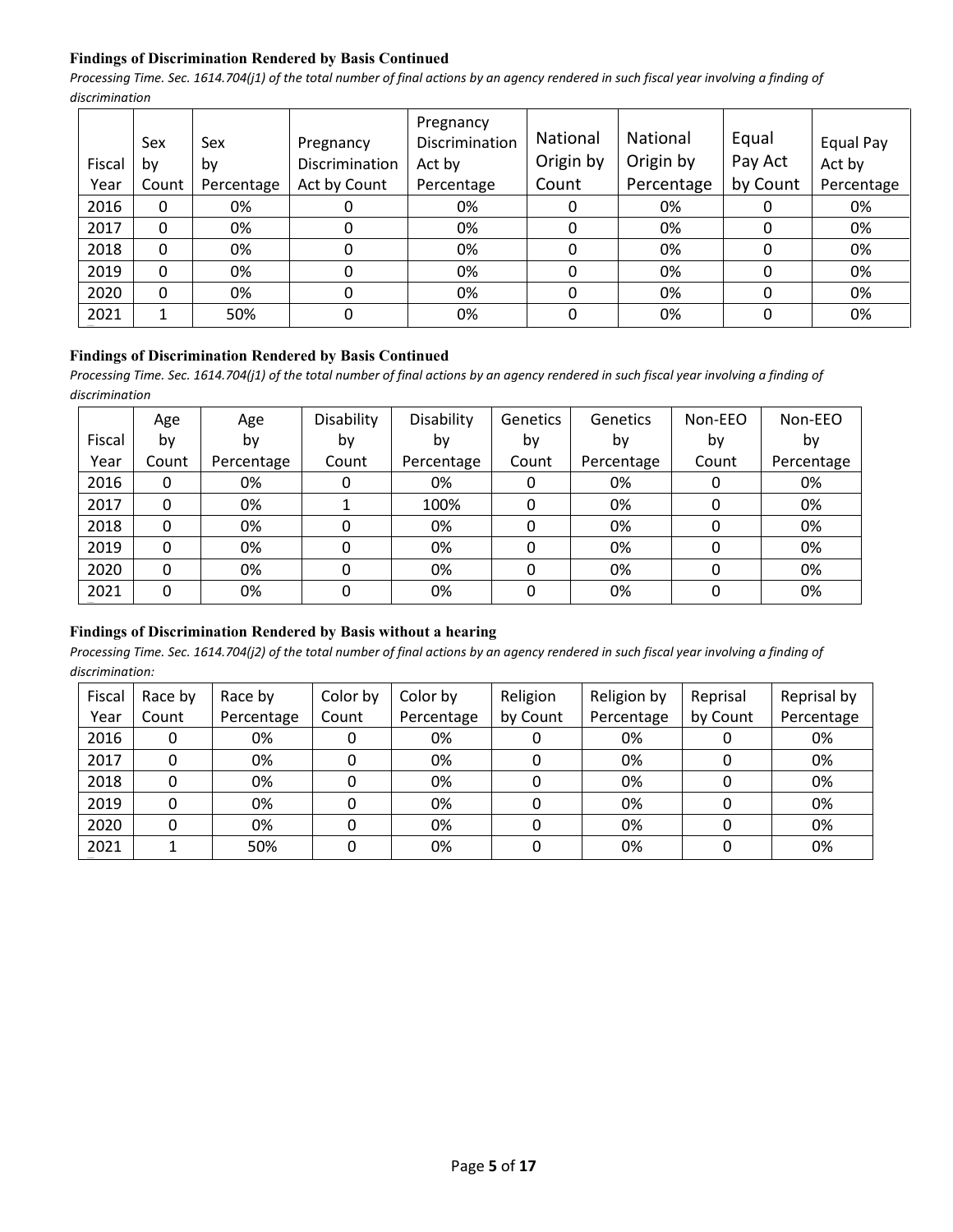## **Findings of Discrimination Rendered by Basis without a hearing**

*Processing Time. Sec. 1614.704(j2) of the total number of final actions by an agency rendered in such fiscal year involving a finding of discrimination:* 

|        | Sex          | Sex        | Pregnancy<br>Discriminati | Pregnancy<br>Discriminati | National<br>Origin | National   | Equal<br>Pay Act | Equal Pay  |
|--------|--------------|------------|---------------------------|---------------------------|--------------------|------------|------------------|------------|
| Fiscal | by           | by         | on Act by                 | on Act by                 | by                 | Origin by  | by               | Act by     |
| Year   | Count        | Percentage | Count                     | Percentage                | Count              | Percentage | Count            | Percentage |
| 2016   | 0            | 0%         |                           | 0%                        | 0                  | 0%         | 0                | 0%         |
| 2017   | 0            | 0%         | 0                         | 0%                        | 0                  | 0%         | 0                | 0%         |
| 2018   | 0            | 0%         | 0                         | 0%                        | $\mathbf{0}$       | 0%         | 0                | 0%         |
| 2019   | $\Omega$     | 0%         | 0                         | 0%                        | 0                  | 0%         | 0                | 0%         |
| 2020   | $\mathbf{0}$ | 0%         | 0                         | 0%                        | $\Omega$           | 0%         | 0                | 0%         |
| 2021   | 1            | 50%        | 0                         | 0%                        | $\mathbf{0}$       | 0%         | 0                | 0%         |

#### **Findings of Discrimination Rendered by Basis without a hearing continued**

*Processing Time. Sec. 1614.704(j2) of the total number of final actions by an agency rendered in such fiscal year involving a finding of discrimination:* 

|        | Age   | Age        | Disability | Disability | Genetics | Genetics   | Non-EEO | Non-EEO    |
|--------|-------|------------|------------|------------|----------|------------|---------|------------|
| Fiscal | b٧    | by         | by         | bv         | by       | by         | by      | by         |
| Year   | Count | Percentage | Count      | Percentage | Count    | Percentage | Count   | Percentage |
| 2016   | 0     | 0%         |            | 0%         | 0        | 0%         |         | 0%         |
| 2017   | 0     | 0%         |            | 100%       |          | 0%         |         | 0%         |
| 2018   | 0     | 0%         |            | 0%         |          | 0%         |         | 0%         |
| 2019   | 0     | 0%         |            | 0%         |          | 0%         |         | 0%         |
| 2020   | 0     | 0%         |            | 0%         |          | 0%         |         | 0%         |
| 2021   | 0     | 0%         | O          | 0%         | 0        | 0%         |         | 0%         |

#### **Findings of Discrimination Rendered by Basis after a hearing**

| Fiscal | Race by | Race by    | Color by | Color by   | Religion | Religion by | Reprisal | Reprisal by |
|--------|---------|------------|----------|------------|----------|-------------|----------|-------------|
| Year   | Count   | Percentage | Count    | Percentage | by Count | Percentage  | by Count | Percentage  |
| 2016   | 0       | 0%         |          | 0%         |          | 0%          |          | 0%          |
| 2017   |         | 0%         |          | 0%         |          | 0%          |          | 0%          |
| 2018   |         | 0%         |          | 0%         |          | 0%          |          | 0%          |
| 2019   |         | 0%         |          | 0%         |          | 0%          |          | 0%          |
| 2020   |         | 0%         |          | 0%         |          | 0%          |          | 0%          |
| 2021   |         | 0%         |          | 0%         |          | 0%          |          | 0%          |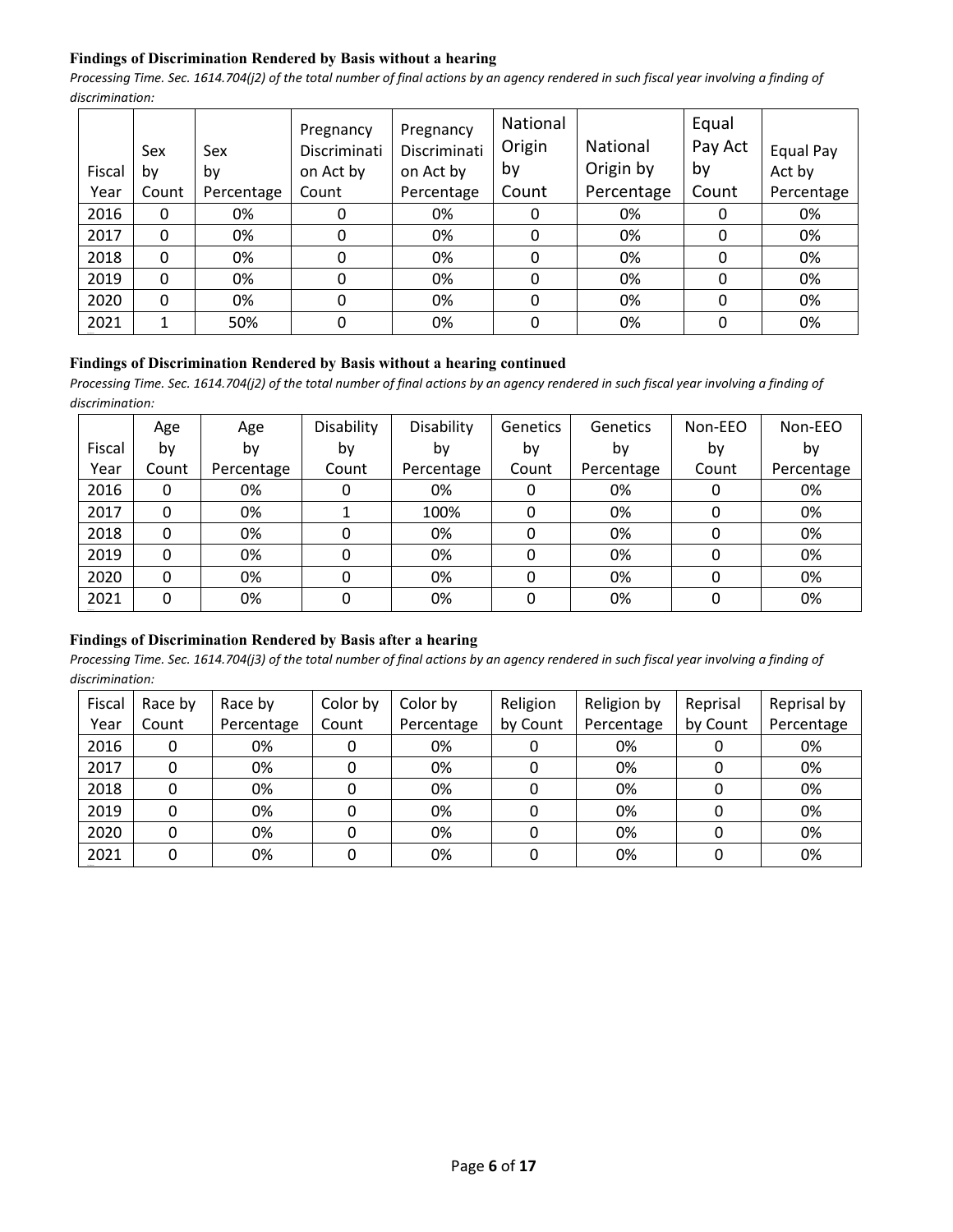# **Findings of Discrimination Rendered by Basis after a hearing**

*Processing Time. Sec. 1614.704(j3) of the total number of final actions by an agency rendered in such fiscal year involving a finding of discrimination:* 

|        |       |            |                | Pregnancy      | National |                 |          |            |
|--------|-------|------------|----------------|----------------|----------|-----------------|----------|------------|
|        | Sex   | Sex        | Pregnancy      | Discrimination | Origin   | <b>National</b> | Equal    | Equal Pay  |
| Fiscal | b٧    | by         | Discrimination | Act by         | by       | Origin by       | Pay Act  | Act by     |
| Year   | Count | Percentage | Act by Count   | Percentage     | Count    | Percentage      | by Count | Percentage |
| 2016   | 0     | 0%         | 0              | 0%             | 0        | 0%              |          | 0%         |
| 2017   | 0     | 0%         | 0              | 0%             | 0        | 0%              | 0        | 0%         |
| 2018   | 0     | 0%         | 0              | 0%             | 0        | 0%              | 0        | 0%         |
| 2019   | 0     | 0%         | 0              | 0%             | 0        | 0%              | 0        | 0%         |
| 2020   | 0     | 0%         | 0              | 0%             | 0        | 0%              | 0        | 0%         |
| 2021   | 0     | 0%         | 0              | 0%             | 0        | 0%              | 0        | 0%         |

#### **Findings of Discrimination Rendered by Basis after a hearing continued**

*Processing Time. Sec. 1614.704(j3) of the total number of final actions by an agency rendered in such fiscal year involving a finding of discrimination:* 

|        | Age   | Age        | Disability | Disability | <b>Genetics</b> | <b>Genetics</b> |            | Non-EEO    |
|--------|-------|------------|------------|------------|-----------------|-----------------|------------|------------|
| Fiscal | b٧    | by         | by         | bv         | by              | by              | Non-EEO by | by         |
| Year   | Count | Percentage | Count      | Percentage | Count           | Percentage      | Count      | Percentage |
| 2016   | 0     | 0%         | 0          | 0%         | 0               | 0%              | 0          | 0%         |
| 2017   | 0     | 0%         | 0          | 0%         | 0               | 0%              | 0          | 0%         |
| 2018   | 0     | 0%         | 0          | 0%         | 0               | 0%              | 0          | 0%         |
| 2019   | 0     | 0%         | 0          | 0%         | 0               | 0%              | 0          | 0%         |
| 2020   | 0     | 0%         | 0          | 0%         | 0               | 0%              | 0          | 0%         |
| 2021   | 0     | 0%         | 0          | 0%         | $\Omega$        | 0%              | 0          | 0%         |

#### **Findings of Discrimination Rendered by Issue**

| Fiscal<br>Year | Appointment/<br>Hire by Count | Appointment/Hire<br>by Percentage | Assignment of<br>Duties by Count | <b>Assignment of Duties</b><br>by Percentage | Awards<br>by Count | Awards<br>by Percentage |
|----------------|-------------------------------|-----------------------------------|----------------------------------|----------------------------------------------|--------------------|-------------------------|
| 2016           |                               | 0%                                |                                  | 0%                                           |                    | 0%                      |
| 2017           |                               | 0%                                |                                  | 0%                                           |                    | 0%                      |
| 2018           |                               | 0%                                |                                  | 0%                                           |                    | 0%                      |
| 2019           |                               | 0%                                |                                  | 0%                                           |                    | 0%                      |
| 2020           |                               | 0%                                |                                  | 0%                                           |                    | 0%                      |
| 2021           |                               | 0%                                |                                  | 0%                                           |                    | 0%                      |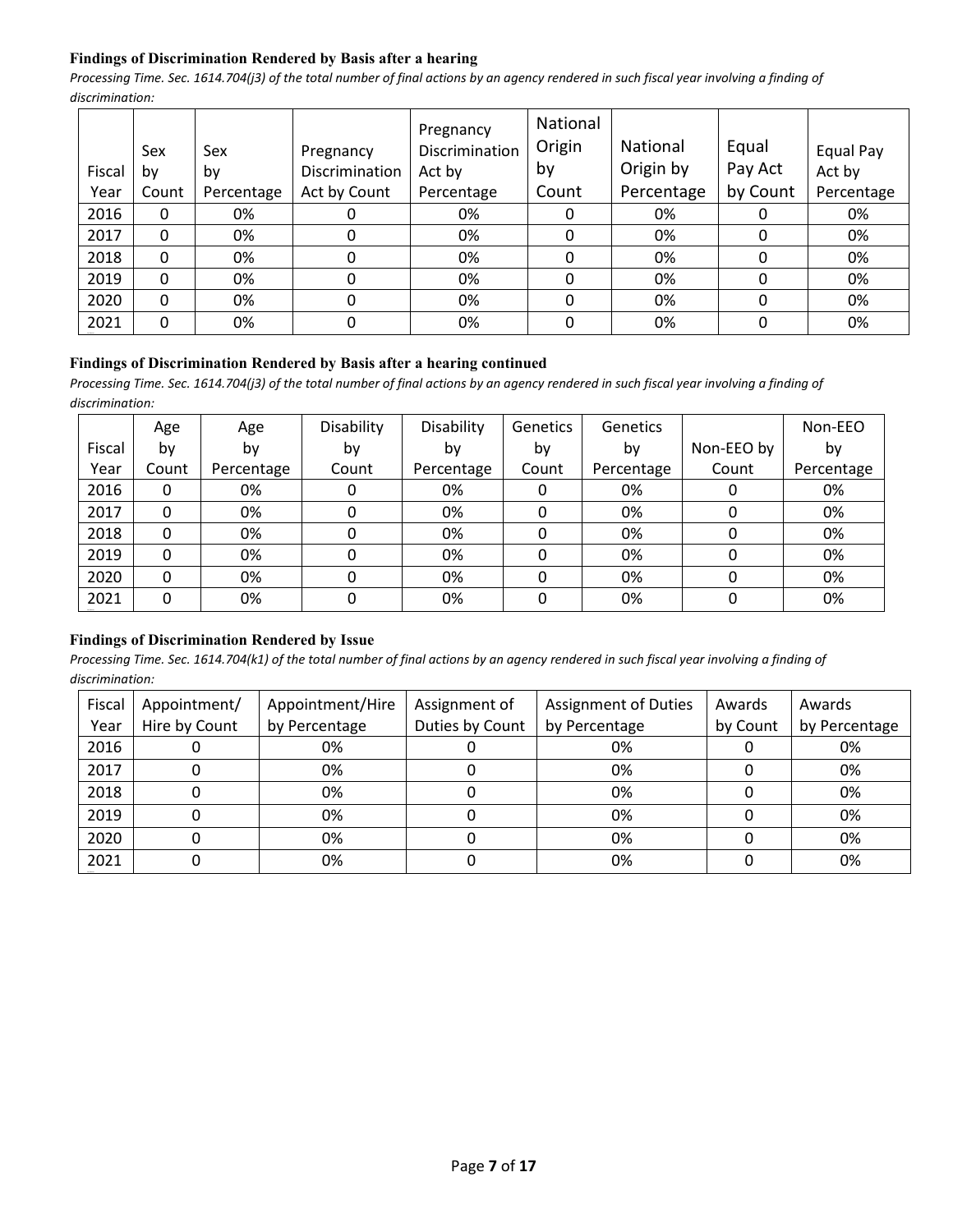## **Findings of Discrimination Rendered by Issue**

*Processing Time. Sec. 1614.704(k1) of the total number of final actions by an agency rendered in such fiscal year involving a finding of discrimination:* 

|        | Conversion to   | Conversion to Full | Demotion | Demotion   | Reprimand | Reprimand  |
|--------|-----------------|--------------------|----------|------------|-----------|------------|
| Fiscal | Full Time/Perm  | Time/Perm Status   | bv       | bv         | bv        | bv         |
| Year   | Status by Count | by Percentage      | Count    | Percentage | Count     | Percentage |
| 2016   | O               | 0%                 |          | 0%         |           | 0%         |
| 2017   | 0               | 0%                 | 0        | 0%         | 0         | 0%         |
| 2018   | 0               | 0%                 |          | 0%         | 0         | 0%         |
| 2019   | 0               | 0%                 |          | 0%         | O         | 0%         |
| 2020   | 0               | 0%                 |          | 0%         | 0         | 0%         |
| 2021   | 0               | 0%                 |          | 0%         |           | 0%         |

#### **Findings of Discrimination Rendered by Issue Continued**

*Processing Time. Sec. 1614.704(k1) of the total number of final actions by an agency rendered in such fiscal year involving a finding of discrimination:* 

| Fiscal | Suspension | Suspension by | Removal by | Removal by | Disciplinary     | <b>Disciplinary Warning</b> |
|--------|------------|---------------|------------|------------|------------------|-----------------------------|
| Year   | by Count   | Percentage    | Count      | Percentage | Warning by Count | by Percentage               |
| 2016   |            | 0%            |            | 0%         |                  | 0%                          |
| 2017   |            | 0%            |            | 0%         |                  | 0%                          |
| 2018   |            | 0%            |            | 0%         |                  | 0%                          |
| 2019   |            | 0%            |            | 0%         |                  | 0%                          |
| 2020   |            | 0%            |            | 0%         |                  | 0%                          |
| 2021   |            | 0%            |            | 0%         |                  | 0%                          |

# **Findings of Discrimination Rendered by Issue Continued**

|        | Other        | Other        | Duty     | Duty         | Performance  | Performance  |
|--------|--------------|--------------|----------|--------------|--------------|--------------|
|        | Disciplinary | Disciplinary | Hours    | <b>Hours</b> | Evaluation/  | Evaluation/  |
| Fiscal | Action by    | Action by    | by       | by           | Appraisal by | Appraisal by |
| Year   | Count        | Percentage   | Count    | Percentage   | Count        | Percentage   |
| 2016   | 0            | 0%           | 0        | 0%           | 0            | 0%           |
| 2017   | $\mathbf{0}$ | 0%           | 0        | 0%           | 0            | 0%           |
| 2018   | 0            | 0%           | 0        | 0%           | 0            | 0%           |
| 2019   | 0            | 0%           | $\Omega$ | 0%           | 0            | 0%           |
| 2020   | 0            | 0%           | 0        | 0%           | 0            | 0%           |
| 2021   | 0            | 0%           |          | 0%           | 0            | 0%           |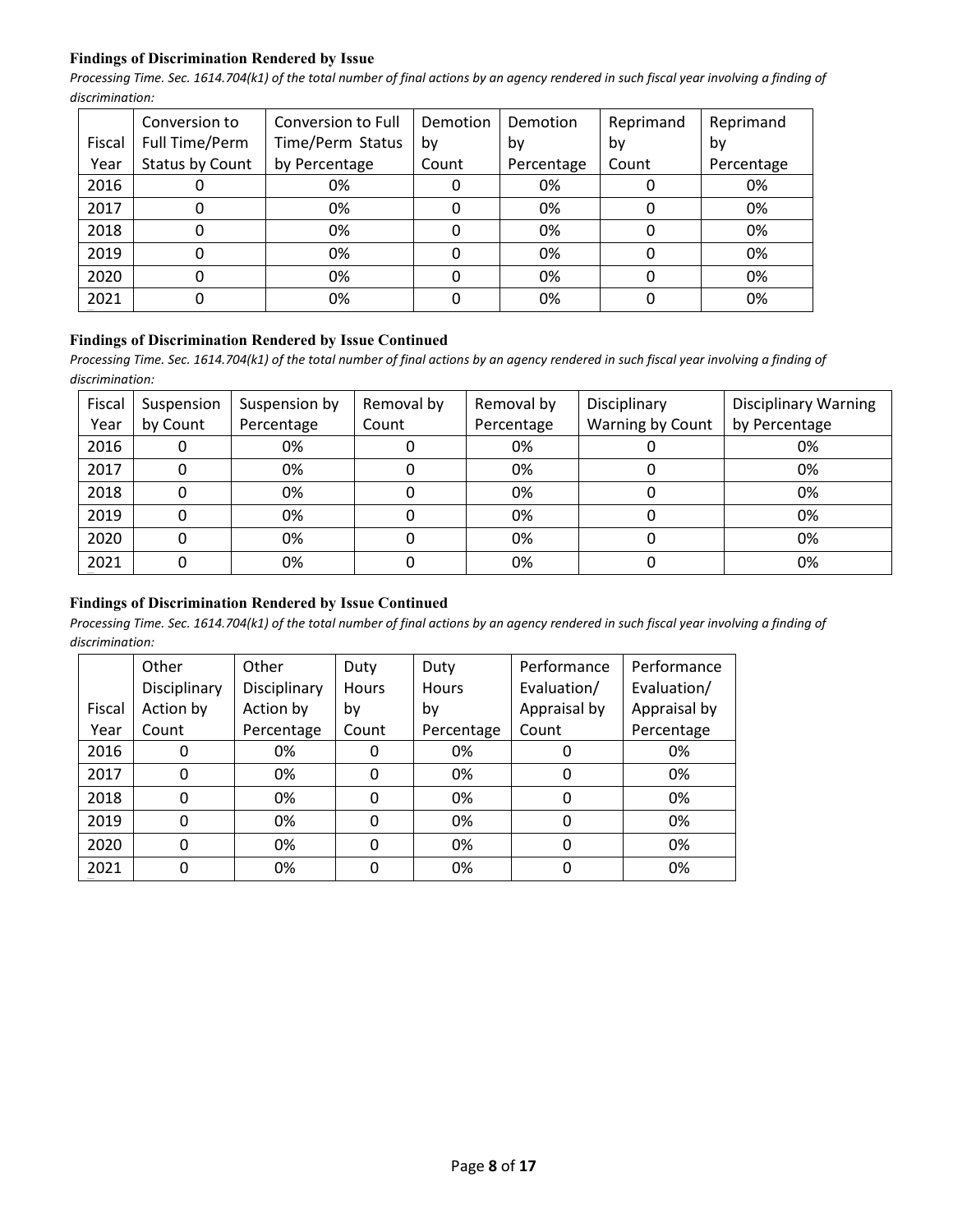## **Findings of Discrimination Rendered by Issue Continued**

*Processing Time. Sec. 1614.704(k1) of the total number of final actions by an agency rendered in such fiscal year involving a finding of discrimination:* 

|        | Examination | Examination/ | Non-Sexual | Non-Sexual    | Sexual     | Sexual        |
|--------|-------------|--------------|------------|---------------|------------|---------------|
| Fiscal | /Test by    | Test by      | Harassment | Harassment by | Harassment | Harassment by |
| Year   | Count       | Percentage   | by Count   | Percentage    | by Count   | Percentage    |
| 2016   |             | 0%           |            | 0%            |            | 0%            |
| 2017   |             | 0%           |            | 0%            |            | 0%            |
| 2018   |             | 0%           |            | 0%            |            | 0%            |
| 2019   |             | 0%           |            | 0%            |            | 0%            |
| 2020   |             | 0%           |            | 0%            |            | 0%            |
| 2021   |             | 0%           |            | 0%            |            | 0%            |

## **Findings of Discrimination Rendered by Issue Continued**

*Processing Time. Sec. 1614.704(k1) of the total number of final actions by an agency rendered in such fiscal year involving a finding of discrimination:* 

|        | Medical     | Medical       | Pay including | Pay including | Promotion/Non- | Promotion/Non- |
|--------|-------------|---------------|---------------|---------------|----------------|----------------|
| Fiscal | Examination | Examination   | overtime by   | overtime by   | Selection by   | Selection by   |
| Year   | by Count    | by Percentage | Count         | Percentage    | Count          | Percentage     |
| 2016   | 0           | 0%            |               | 0%            |                | 0%             |
| 2017   | 0           | 0%            |               | 0%            |                | 0%             |
| 2018   | 0           | 0%            |               | 0%            |                | 0%             |
| 2019   | 0           | 0%            |               | 0%            |                | 0%             |
| 2020   | 0           | 0%            |               | 0%            |                | 0%             |
| 2021   | 0           | 0%            |               | 0%            |                | 0%             |

# **Findings of Discrimination Rendered by Issue Continued**

|        | Denied       | Denied        | <b>Directed</b> | <b>Directed</b> | Reasonable    | Reasonable    |
|--------|--------------|---------------|-----------------|-----------------|---------------|---------------|
| Fiscal | Reassignment | Reassignment  | Reassignment    | Reassignment    | Accommodation | Accommodation |
| Year   | by Count     | by Percentage | by Count        | by Percentage   | by Count      | by Percentage |
| 2016   |              | 0%            |                 | 0%              |               | 0%            |
| 2017   |              | 0%            | 0               | 0%              |               | 0%            |
| 2018   |              | 0%            |                 | 0%              |               | 0%            |
| 2019   |              | 0%            |                 | 0%              |               | 0%            |
| 2020   |              | 0%            |                 | 0%              |               | 0%            |
| 2021   |              | 0%            |                 | 100%            |               | 0%            |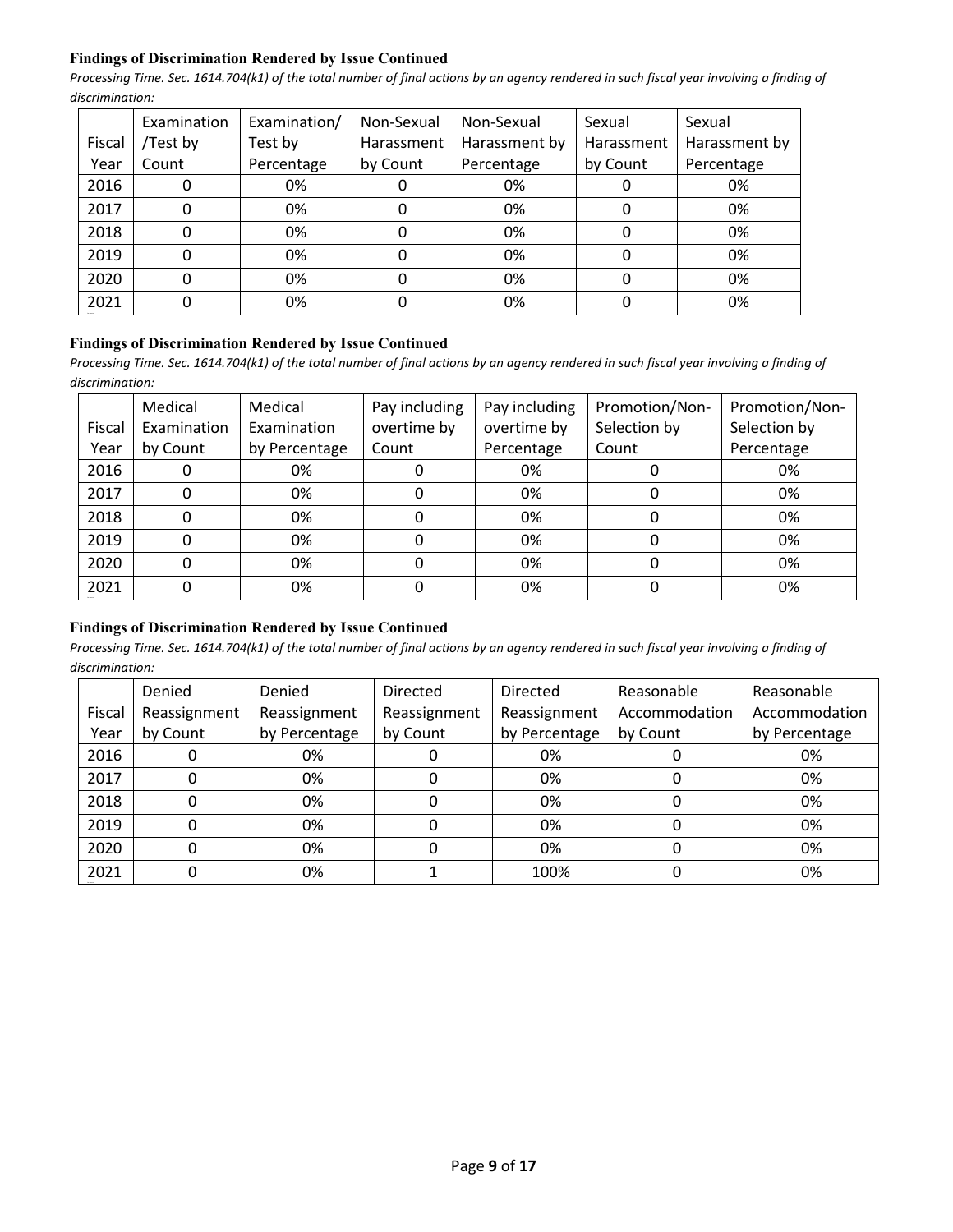## **Findings of Discrimination Rendered by Issue Continued**

*Processing Time. Sec. 1614.704(k1) of the total number of final actions by an agency rendered in such fiscal year involving a finding of discrimination:* 

|        |               |               | Religious     | Religious     |            |               |
|--------|---------------|---------------|---------------|---------------|------------|---------------|
| Fiscal | Reinstatement | Reinstatement | Accommodation | Accommodation | Retirement | Retirement by |
| Year   | by Count      | by Percentage | by Count      | by Percentage | by Count   | Percentage    |
| 2016   |               | 0%            |               | 0%            |            | 0%            |
| 2017   |               | 0%            |               | 0%            |            | 0%            |
| 2018   |               | 0%            |               | 0%            |            | 0%            |
| 2019   |               | 0%            |               | 0%            |            | 0%            |
| 2020   |               | 0%            |               | 0%            |            | 0%            |
| 2021   |               | 0%            |               | 0%            |            | 0%            |

#### **Findings of Discrimination Rendered by Issue Continued**

Processing Time. Sec. 1614.704(k1) of the total number of final actions by an agency rendered in such fiscal year involving a finding of *discrimination:* 

| Fiscal<br>Year | Sex-Stereo<br>typing by Count | Sex-Stereo typing<br>by Percentage | Telework by<br>Count | Telework by<br>Percentage | Termination<br>by Count | Termination by<br>Percentage |
|----------------|-------------------------------|------------------------------------|----------------------|---------------------------|-------------------------|------------------------------|
| 2016           |                               | 0%                                 |                      | 0%                        |                         | 0%                           |
| 2017           |                               | 0%                                 |                      | 0%                        |                         | 100%                         |
| 2018           |                               | 0%                                 |                      | 0%                        |                         | 0%                           |
| 2019           |                               | 0%                                 |                      | 0%                        |                         | 0%                           |
| 2020           |                               | 0%                                 |                      | 0%                        |                         | 0%                           |
| 2021           |                               | 0%                                 |                      | 0%                        |                         | 0%                           |

# **Findings of Discrimination Rendered by Issue Continued**

|        | Terms/        | Terms/        |            | Time and   |                 |             |       |            |
|--------|---------------|---------------|------------|------------|-----------------|-------------|-------|------------|
|        | Conditions of | Conditions of | Time and   | Attendance | <b>Training</b> |             | Other |            |
| Fiscal | Employment    | Employment    | Attendance | b٧         | by              | Training by | by    | Other by   |
| Year   | by Count      | by Percentage | by Count   | Percentage | Count           | Percentage  | Count | Percentage |
| 2016   | 0             | 0%            |            | 0%         | 0               | 0%          | 0     | 0%         |
| 2017   | 0             | 0%            | 0          | 0%         | 0               | 0%          | 0     | 0%         |
| 2018   | 0             | 0%            | 0          | 0%         | 0               | 0%          | 0     | 0%         |
| 2019   | 0             | 0%            | 0          | 0%         | 0               | 0%          | 0     | 0%         |
| 2020   | 0             | 0%            | 0          | 0%         | 0               | 0%          | 0     | 0%         |
| 2021   | 0             | 0%            | 0          | 0%         | 0               | 0%          | 0     | 0%         |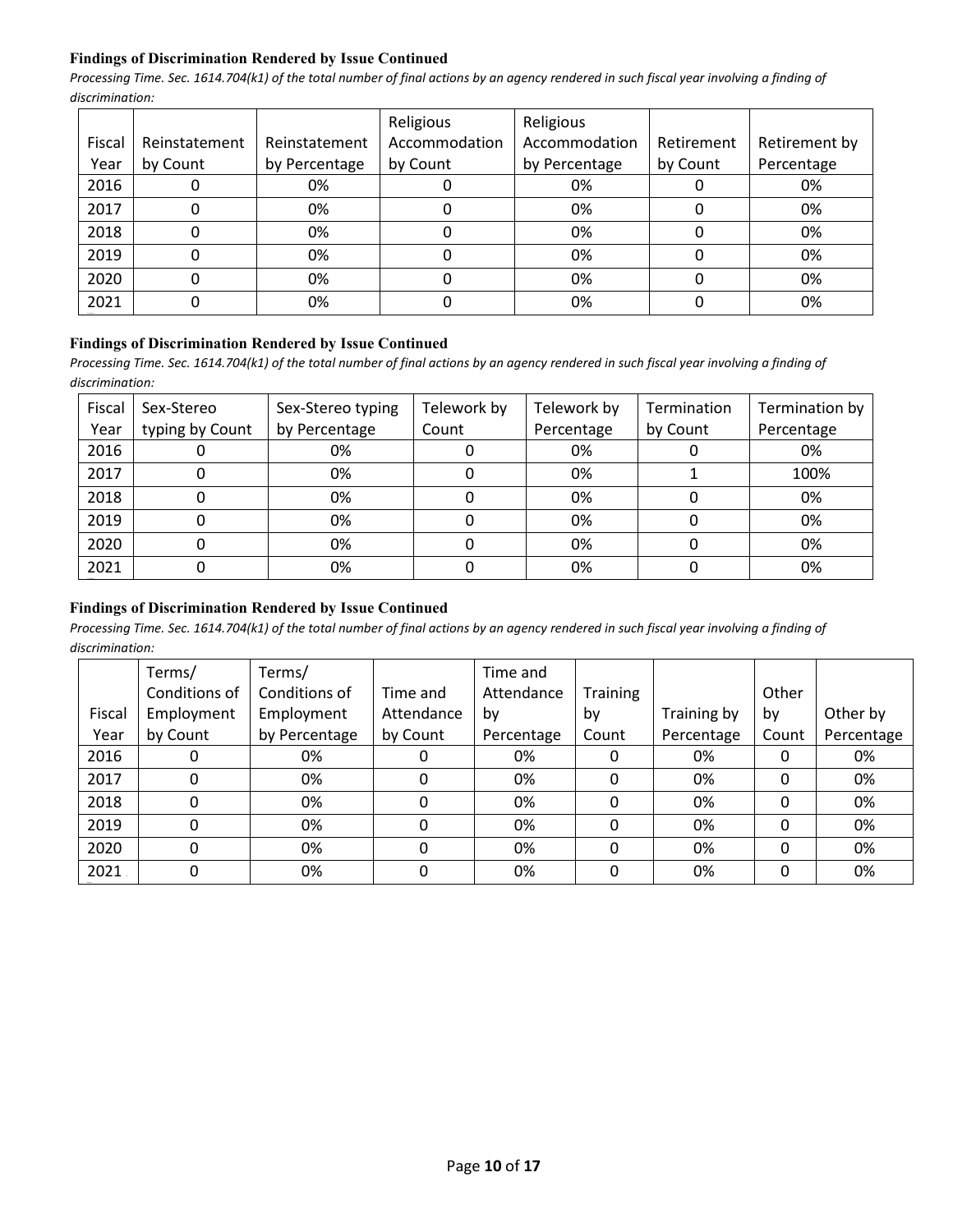# **Findings of Discrimination Rendered by Issue without a hearing**

*Processing Time. Sec. 1614.704(k2) of the total number of final actions by an agency rendered in such fiscal year involving a finding of discrimination:* 

| Fiscal | Appointment/  | Appointment/       | <b>Assignment of Duties</b><br>Assignment of |               | Awards by | Awards by  |
|--------|---------------|--------------------|----------------------------------------------|---------------|-----------|------------|
| Year   | Hire by Count | Hire by Percentage | Duties by Count                              | by Percentage | Count     | Percentage |
| 2016   |               | 0%                 | U                                            | 0%            |           | 0%         |
| 2017   |               | 0%                 |                                              | 0%            |           | 0%         |
| 2018   |               | 0%                 |                                              | 0%            |           | 0%         |
| 2019   | 0             | 0%                 |                                              | 0%            |           | 0%         |
| 2020   |               | 0%                 |                                              | 0%            |           | 0%         |
| 2021   |               | 0%                 |                                              | 0%            |           | 0%         |

# **Findings of Discrimination Rendered by Issue without a hearing**

*Processing Time. Sec. 1614.704(k2) of the total number of final actions by an agency rendered in such fiscal year involving a finding of discrimination:* 

|        | Conversion to   | Conversion to Full      |          |             |           |              |
|--------|-----------------|-------------------------|----------|-------------|-----------|--------------|
| Fiscal | Full Time/Perm  | <b>Time/Perm Status</b> | Demotion | Demotion by | Reprimand | Reprimand by |
| Year   | Status by Count | by Percentage           | by Count | Percentage  | by Count  | Percentage   |
| 2016   |                 | 0%                      |          | 0%          |           | 0%           |
| 2017   |                 | 0%                      |          | 0%          |           | 0%           |
| 2018   |                 | 0%                      |          | 0%          |           | 0%           |
| 2019   |                 | 0%                      |          | 0%          |           | 0%           |
| 2020   |                 | 0%                      |          | 0%          |           | 0%           |
| 2021   |                 | 0%                      |          | 0%          |           | 0%           |

## **Findings of Discrimination Rendered by Issue without a hearing continued**

*Processing Time. Sec. 1614.704(k2) of the total number of final actions by an agency rendered in such fiscal year involving a finding of discrimination*

| Fiscal | Suspension | Suspension by | Removal by | Removal by | Disciplinary     | <b>Disciplinary Warning</b> |
|--------|------------|---------------|------------|------------|------------------|-----------------------------|
| Year   | by Count   | Percentage    | Count      | Percentage | Warning by Count | by Percentage               |
| 2016   |            | 0%            |            | 0%         |                  | 0%                          |
| 2017   |            | 0%            |            | 0%         |                  | 0%                          |
| 2018   |            | 0%            |            | 0%         |                  | 0%                          |
| 2019   |            | 0%            |            | 0%         |                  | 0%                          |
| 2020   | 0          | 0%            |            | 0%         | 0                | 0%                          |
| 2021   |            | 0%            |            | 0%         |                  | 0%                          |

#### **Findings of Discrimination Rendered by Issue without a hearing continued**

|        | Other<br>Disciplinary | Other<br>Disciplinary | Duty<br><b>Hours</b> | Duty<br><b>Hours</b> | Performance<br>Evaluation/ | Performance<br>Evaluation/ |
|--------|-----------------------|-----------------------|----------------------|----------------------|----------------------------|----------------------------|
| Fiscal | Action by             | Action by             | bγ                   | by                   | Appraisal by               | Appraisal by               |
| Year   | Count                 | Percentage            | Count                | Percentage           | Count                      | Percentage                 |
| 2016   | 0                     | 0%                    |                      | 0%                   |                            | 0%                         |
| 2017   | 0                     | 0%                    | 0                    | 0%                   |                            | 0%                         |
| 2018   | 0                     | 0%                    | 0                    | 0%                   | 0                          | 0%                         |
| 2019   | 0                     | 0%                    | 0                    | 0%                   |                            | 0%                         |
| 2020   | 0                     | 0%                    | 0                    | 0%                   | 0                          | 0%                         |
|        |                       |                       |                      |                      |                            |                            |
| 2021   | 0                     | 0%                    |                      | 0%                   |                            | 0%                         |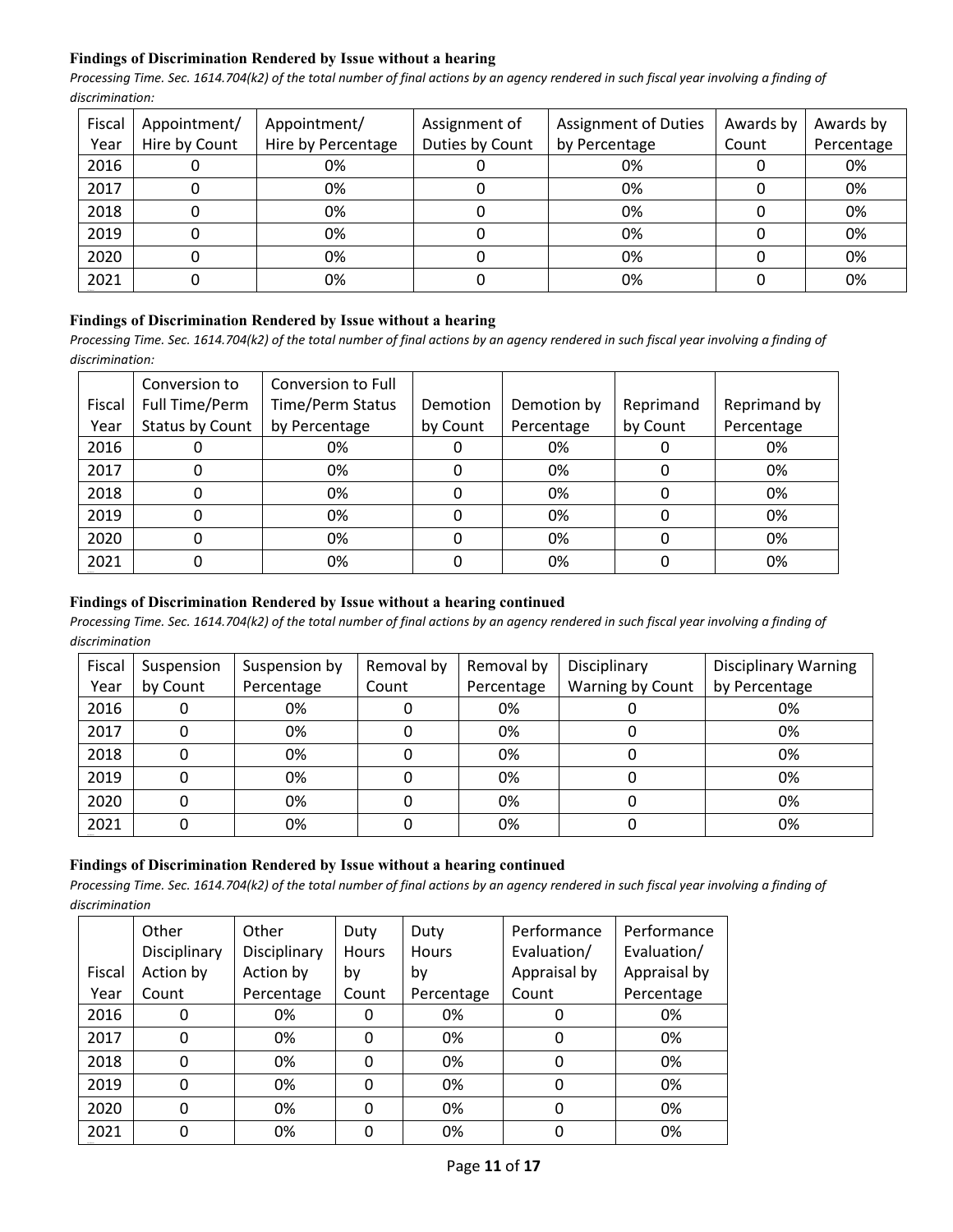## **Findings of Discrimination Rendered by Issue without a hearing continued**

*Processing Time. Sec. 1614.704(k2) of the total number of final actions by an agency rendered in such fiscal year involving a finding of discrimination*

|        | Examination/ | Examination/ | Non-Sexual    | Non-Sexual    | Sexual        | Sexual        |
|--------|--------------|--------------|---------------|---------------|---------------|---------------|
| Fiscal | Test by      | Test by      | Harassment by | Harassment by | Harassment by | Harassment by |
| Year   | Count        | Percentage   | Count         | Percentage    | Count         | Percentage    |
| 2016   |              | 0%           |               | 0%            |               | 0%            |
| 2017   |              | 0%           |               | 0%            |               | 0%            |
| 2018   | 0            | 0%           | 0             | 0%            |               | 0%            |
| 2019   |              | 0%           |               | 0%            |               | 0%            |
| 2020   |              | 0%           |               | 0%            |               | 0%            |
| 2021   |              | 0%           |               | 0%            |               | 0%            |

#### **Findings of Discrimination Rendered by Issue without a hearing continued**

*Processing Time. Sec. 1614.704(k2) of the total number of final actions by an agency rendered in such fiscal year involving a finding of discrimination*

|        | Medical     | Medical       | Pay including | Pay including | Promotion/    | Promotion/    |
|--------|-------------|---------------|---------------|---------------|---------------|---------------|
| Fiscal | Examination | Examination   | overtime by   | overtime by   | Non-Selection | Non-Selection |
| Year   | by Count    | by Percentage | Count         | Percentage    | by Count      | by Percentage |
| 2016   |             | 0%            |               | 0%            |               | 0%            |
| 2017   |             | 0%            | 0             | 0%            | 0             | 0%            |
| 2018   |             | 0%            |               | 0%            | 0             | 0%            |
| 2019   |             | 0%            |               | 0%            | 0             | 0%            |
| 2020   |             | 0%            |               | 0%            | $\Omega$      | 0%            |
| 2021   |             | 0%            |               | 0%            |               | 0%            |

# **Findings of Discrimination Rendered by Issue without a hearing continued**

|        | Denied       | Denied        | <b>Directed</b> | Directed      | Reasonable    | Reasonable    |
|--------|--------------|---------------|-----------------|---------------|---------------|---------------|
| Fiscal | reassignment | reassignment  | reassignment    | reassignment  | Accommodation | Accommodation |
| Year   | by Count     | by Percentage | by Count        | by Percentage | by Count      | by Percentage |
| 2016   | 0            | 0%            |                 | 0%            |               | 0%            |
| 2017   | 0            | 0%            |                 | 0%            | 0             | 0%            |
| 2018   | 0            | 0%            |                 | 0%            |               | 0%            |
| 2019   | 0            | 0%            |                 | 0%            |               | 0%            |
| 2020   | 0            | 0%            |                 | 0%            |               | 0%            |
| 2021   | 0            | 0%            |                 | 100%          |               | 0%            |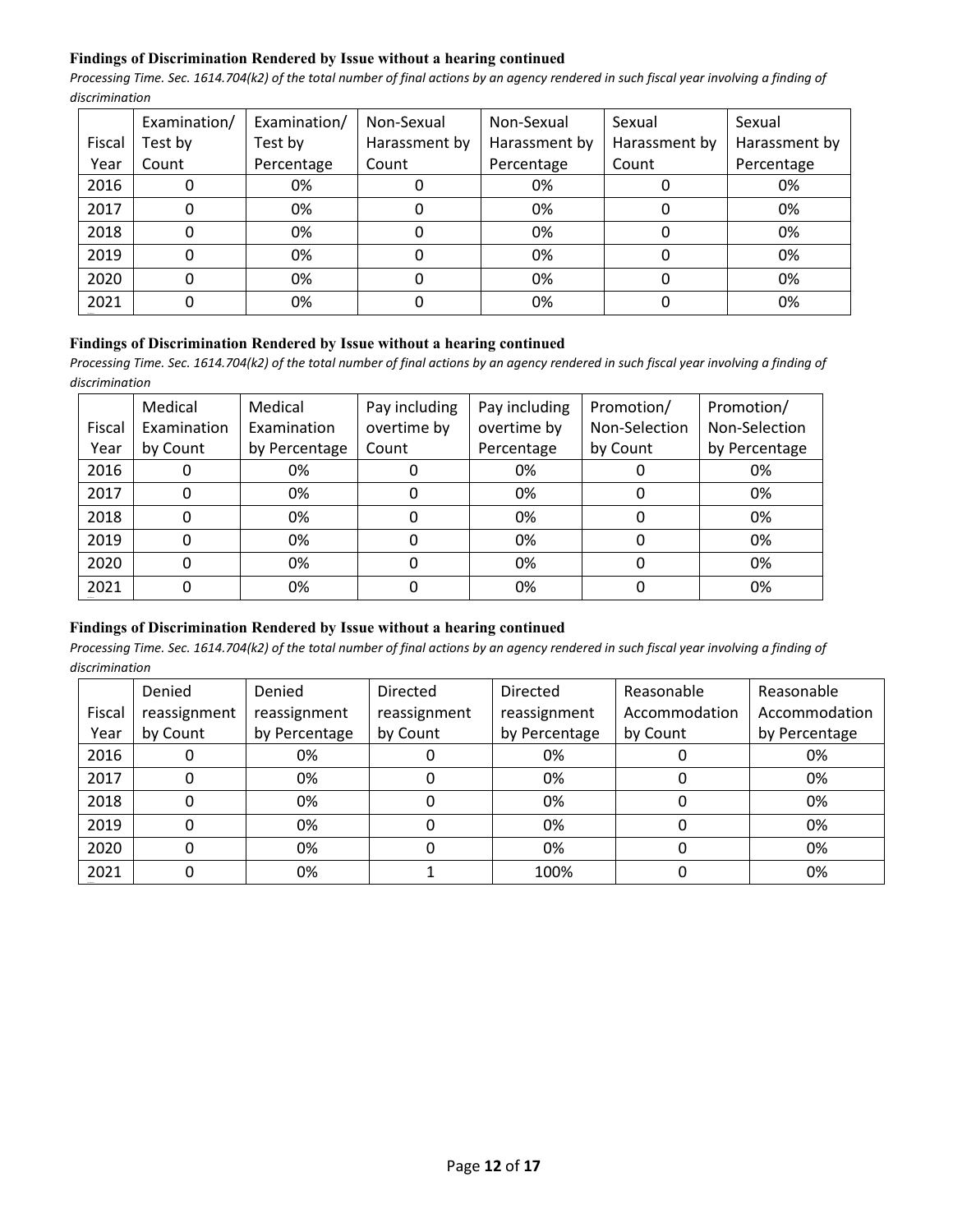## **Findings of Discrimination Rendered by Issue without a hearing continued**

*Processing Time. Sec. 1614.704(k2) of the total number of final actions by an agency rendered in such fiscal year involving a finding of discrimination*

|        |               |               | Religious     | Religious     | Retirement | Retirement |
|--------|---------------|---------------|---------------|---------------|------------|------------|
| Fiscal | Reinstatement | Reinstatement | Accommodation | Accommodation | bv         | by         |
| Year   | by Count      | by Percentage | by Count      | by Percentage | Count      | Percentage |
| 2016   |               | 0%            |               | 0%            |            | 0%         |
| 2017   |               | 0%            |               | 0%            |            | 0%         |
| 2018   |               | 0%            |               | 0%            |            | 0%         |
| 2019   |               | 0%            |               | 0%            |            | 0%         |
| 2020   |               | 0%            |               | 0%            |            | 0%         |
| 2021   |               | 0%            |               | 0%            |            | 0%         |

#### **Findings of Discrimination Rendered by Issue without a hearing continued**

*Processing Time. Sec. 1614.704(k2) of the total number of final actions by an agency rendered in such fiscal year involving a finding of discrimination*

| Fiscal | Sex-Stereo      | Sex-Stereo typing | Telework by | Telework by | Termination by | Termination by |
|--------|-----------------|-------------------|-------------|-------------|----------------|----------------|
| Year   | typing by Count | by Percentage     | Count       | Percentage  | Count          | Percentage     |
| 2016   |                 | 0%                |             | 0%          |                | 0%             |
| 2017   |                 | 0%                |             | 0%          |                | 100%           |
| 2018   |                 | 0%                |             | 0%          |                | 0%             |
| 2019   |                 | 0%                |             | 0%          |                | 0%             |
| 2020   |                 | 0%                |             | 0%          |                | 0%             |
| 2021   |                 | 0%                |             | 0%          |                | 0%             |

## **Findings of Discrimination Rendered by Issue without a hearing continued**

*Processing Time. Sec. 1614.704(k2) of the total number of final actions by an agency rendered in such fiscal year involving a finding of discrimination*

|        | Terms/        | Terms/        |            | Time and   |          |             |          |            |
|--------|---------------|---------------|------------|------------|----------|-------------|----------|------------|
|        | Conditions of | Conditions of | Time and   | Attendance | Training |             |          |            |
| Fiscal | Employment    | Employment    | Attendance | by         | by       | Training by | Other by | Other by   |
| Year   | by Count      | by Percentage | by Count   | Percentage | Count    | Percentage  | Count    | Percentage |
| 2016   | 0             | 0%            | 0          | 0%         |          | 0%          | 0        | 0%         |
| 2017   | 0             | 0%            | 0          | 0%         | 0        | 0%          | 0        | 0%         |
| 2018   | 0             | 0%            | 0          | 0%         | 0        | 0%          | 0        | 0%         |
| 2019   | 0             | 0%            | 0          | 0%         | 0        | 0%          | 0        | 0%         |
| 2020   | 0             | 0%            | 0          | 0%         | 0        | 0%          | 0        | 0%         |
| 2021   | 0             | 0%            | 0          | 0%         | 0        | 0%          | 0        | 0%         |

# **Findings of Discrimination Rendered by Issue after a hearing**

| Fiscal | Appointment/  | Appointment/Hi   | Assignment of   | <b>Assignment of Duties</b> | Awards by | Awards by  |
|--------|---------------|------------------|-----------------|-----------------------------|-----------|------------|
| Year   | Hire by Count | re by Percentage | Duties by Count | by Percentage               | Count     | Percentage |
| 2016   |               | 0%               |                 | 0%                          |           | 0%         |
| 2017   |               | 0%               |                 | 0%                          |           | 0%         |
| 2018   |               | 0%               |                 | 0%                          |           | 0%         |
| 2019   |               | 0%               |                 | 0%                          |           | 0%         |
| 2020   |               | 0%               |                 | 0%                          |           | 0%         |
| 2021   |               | 0%               |                 | 0%                          |           | 0%         |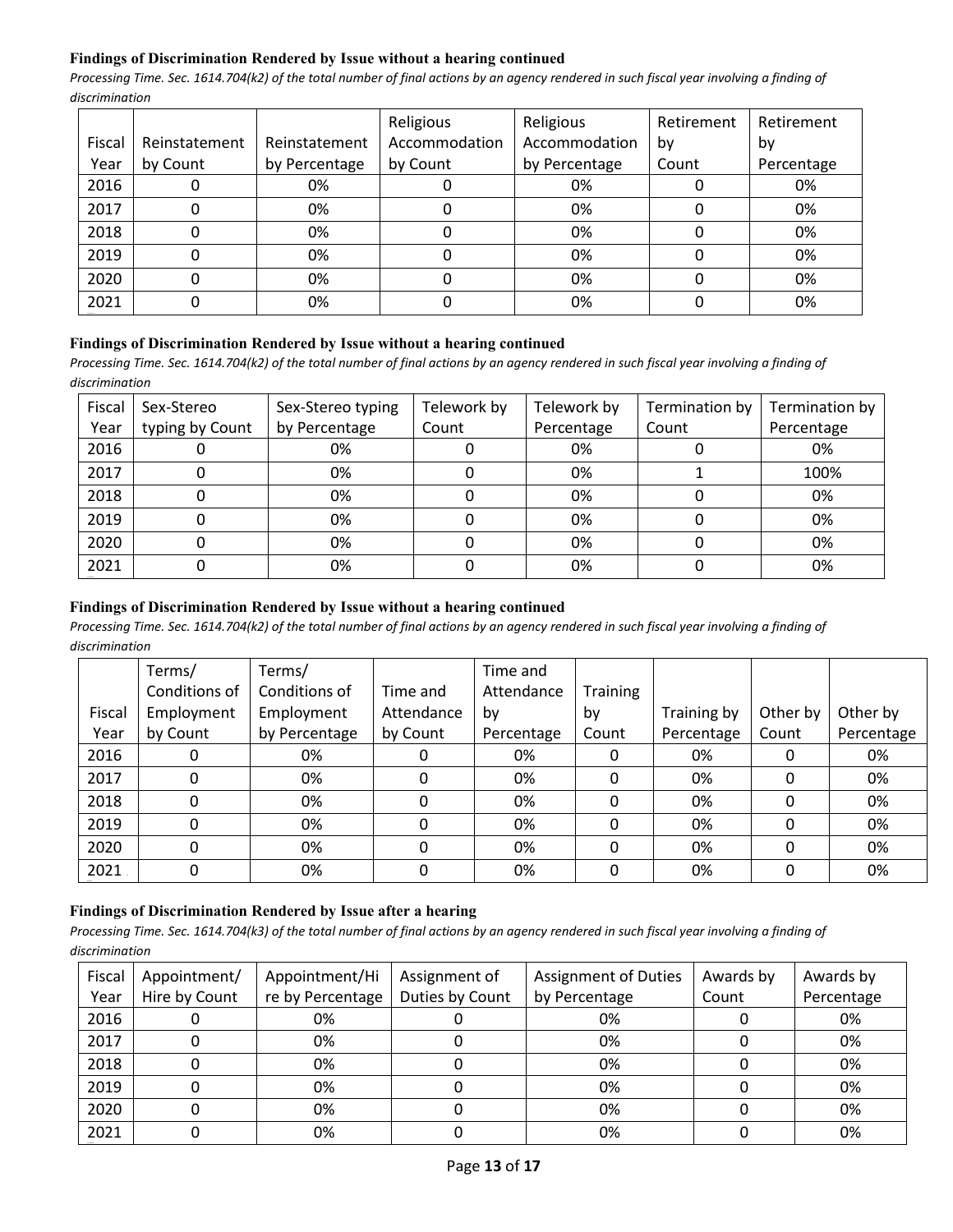## **Findings of Discrimination Rendered by Issue after a hearing**

*Processing Time. Sec. 1614.704(k3) of the total number of final actions by an agency rendered in such fiscal year involving a finding of discrimination*

|        | Conversion to Full      | Conversion to Full |          |             |           |              |
|--------|-------------------------|--------------------|----------|-------------|-----------|--------------|
| Fiscal | <b>Time/Perm Status</b> | Time/Perm Status   | Demotion | Demotion by | Reprimand | Reprimand by |
| Year   | by Count                | by Percentage      | by Count | Percentage  | by Count  | Percentage   |
| 2016   | υ                       | 0%                 | υ        | 0%          |           | 0%           |
| 2017   | 0                       | 0%                 | 0        | 0%          |           | 0%           |
| 2018   | 0                       | 0%                 | 0        | 0%          |           | 0%           |
| 2019   | 0                       | 0%                 | 0        | 0%          |           | 0%           |
| 2020   | 0                       | 0%                 | 0        | 0%          |           | 0%           |
| 2021   | 0                       | 0%                 |          | 0%          |           | 0%           |

# **Findings of Discrimination Rendered by Issue after a hearing continued**

Processing Time. Sec. 1614.704(k3) of the total number of final actions by an agency rendered in such fiscal year involving a finding of *discrimination*

| Fiscal<br>Year | Suspension<br>by Count | Suspension by<br>Percentage | Removal<br>by Count | Removal by<br>Percentage | Disciplinary<br>Warning by Count | <b>Disciplinary Warning</b><br>by Percentage |
|----------------|------------------------|-----------------------------|---------------------|--------------------------|----------------------------------|----------------------------------------------|
| 2016           | 0                      | 0%                          |                     | 0%                       |                                  | 0%                                           |
| 2017           | 0                      | 0%                          |                     | 0%                       |                                  | 0%                                           |
| 2018           |                        | 0%                          |                     | 0%                       |                                  | 0%                                           |
| 2019           | 0                      | 0%                          |                     | 0%                       |                                  | 0%                                           |
| 2020           | 0                      | 0%                          |                     | 0%                       |                                  | 0%                                           |
| 2021           | 0                      | 0%                          |                     | 0%                       |                                  | 0%                                           |

## **Findings of Discrimination Rendered by Issue after a hearing continued**

|        | Other        | Other        | Duty         | Duty         | Performance  | Performance  |
|--------|--------------|--------------|--------------|--------------|--------------|--------------|
|        | Disciplinary | Disciplinary | <b>Hours</b> | <b>Hours</b> | Evaluation/  | Evaluation/  |
| Fiscal | Action by    | Action by    | by           | by           | Appraisal by | Appraisal by |
| Year   | Count        | Percentage   | Count        | Percentage   | Count        | Percentage   |
| 2016   |              | 0%           | 0            | 0%           |              | 0%           |
| 2017   |              | 0%           | 0            | 0%           | 0            | 0%           |
| 2018   | $\Omega$     | 0%           | 0            | 0%           | 0            | 0%           |
| 2019   | $\Omega$     | 0%           | 0            | 0%           | 0            | 0%           |
| 2020   |              | 0%           | 0            | 0%           | 0            | 0%           |
| 2021   | 0            | 0%           | 0            | 0%           |              | 0%           |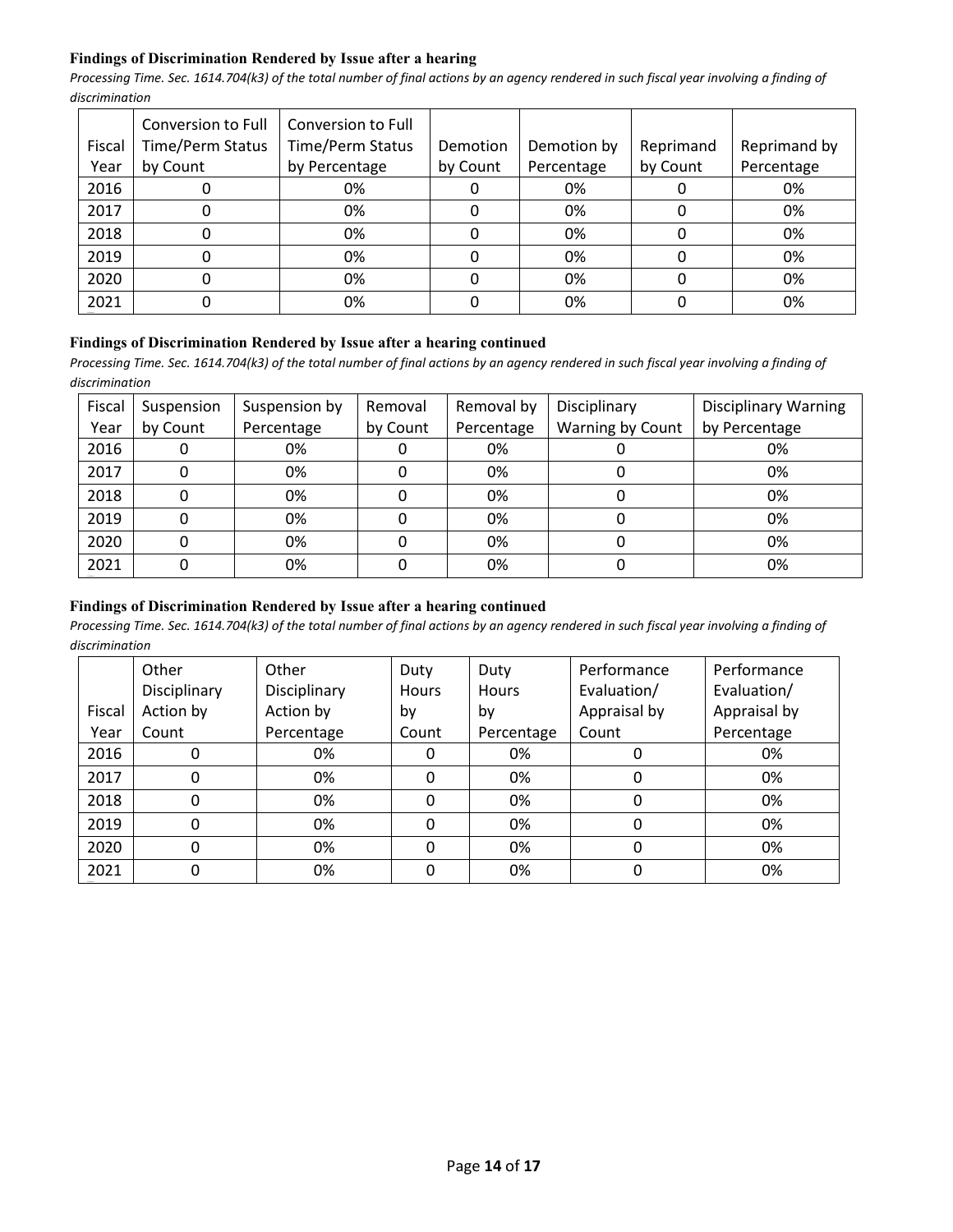## **Findings of Discrimination Rendered by Issue after a hearing continued**

*Processing Time. Sec. 1614.704(k3) of the total number of final actions by an agency rendered in such fiscal year involving a finding of discrimination*

|        | Examination/ | Examination/ | Non-Sexual | Non-Sexual    | Sexual     | Sexual        |
|--------|--------------|--------------|------------|---------------|------------|---------------|
| Fiscal | Test by      | Test by      | Harassment | Harassment by | Harassment | Harassment by |
| Year   | Count        | Percentage   | by Count   | Percentage    | by Count   | Percentage    |
| 2016   |              | 0%           |            | 0%            |            | 0%            |
| 2017   |              | 0%           |            | 0%            |            | 0%            |
| 2018   |              | 0%           |            | 0%            |            | 0%            |
| 2019   |              | 0%           |            | 0%            |            | 0%            |
| 2020   |              | 0%           |            | 0%            |            | 0%            |
| 2021   |              | 0%           |            | 0%            |            | 0%            |

## **Findings of Discrimination Rendered by Issue after a hearing continued**

*Processing Time. Sec. 1614.704(k3) of the total number of final actions by an agency rendered in such fiscal year involving a finding of discrimination*

|        | Medical     | Medical       | Pay including | Pay including | Promotion/    | Promotion/    |
|--------|-------------|---------------|---------------|---------------|---------------|---------------|
| Fiscal | Examination | Examination   | overtime by   | overtime by   | Non-Selection | Non-Selection |
| Year   | by Count    | by Percentage | Count         | Percentage    | by Count      | by Percentage |
| 2016   |             | 0%            |               | 0%            |               | 0%            |
| 2017   |             | 0%            |               | 0%            |               | 0%            |
| 2018   |             | 0%            | 0             | 0%            | 0             | 0%            |
| 2019   |             | 0%            | 0             | 0%            | 0             | 0%            |
| 2020   |             | 0%            | 0             | 0%            | 0             | 0%            |
| 2021   |             | 0%            |               | 0%            |               | 0%            |

# **Findings of Discrimination Rendered by Issue after a hearing continued**

|        | Denied       | Denied        | <b>Directed</b> | Directed      | Reasonable    | Reasonable    |
|--------|--------------|---------------|-----------------|---------------|---------------|---------------|
| Fiscal | Reassignment | Reassignment  | Reassignment    | Reassignment  | Accommodation | Accommodation |
| Year   | by Count     | by Percentage | by Count        | by Percentage | by Count      | by Percentage |
| 2016   |              | 0%            |                 | 0%            |               | 0%            |
| 2017   |              | 0%            |                 | 0%            |               | 0%            |
| 2018   |              | 0%            |                 | 0%            |               | 0%            |
| 2019   |              | 0%            |                 | 0%            | O             | 0%            |
| 2020   |              | 0%            |                 | 0%            |               | 0%            |
| 2021   |              | 0%            |                 | 0%            |               | 0%            |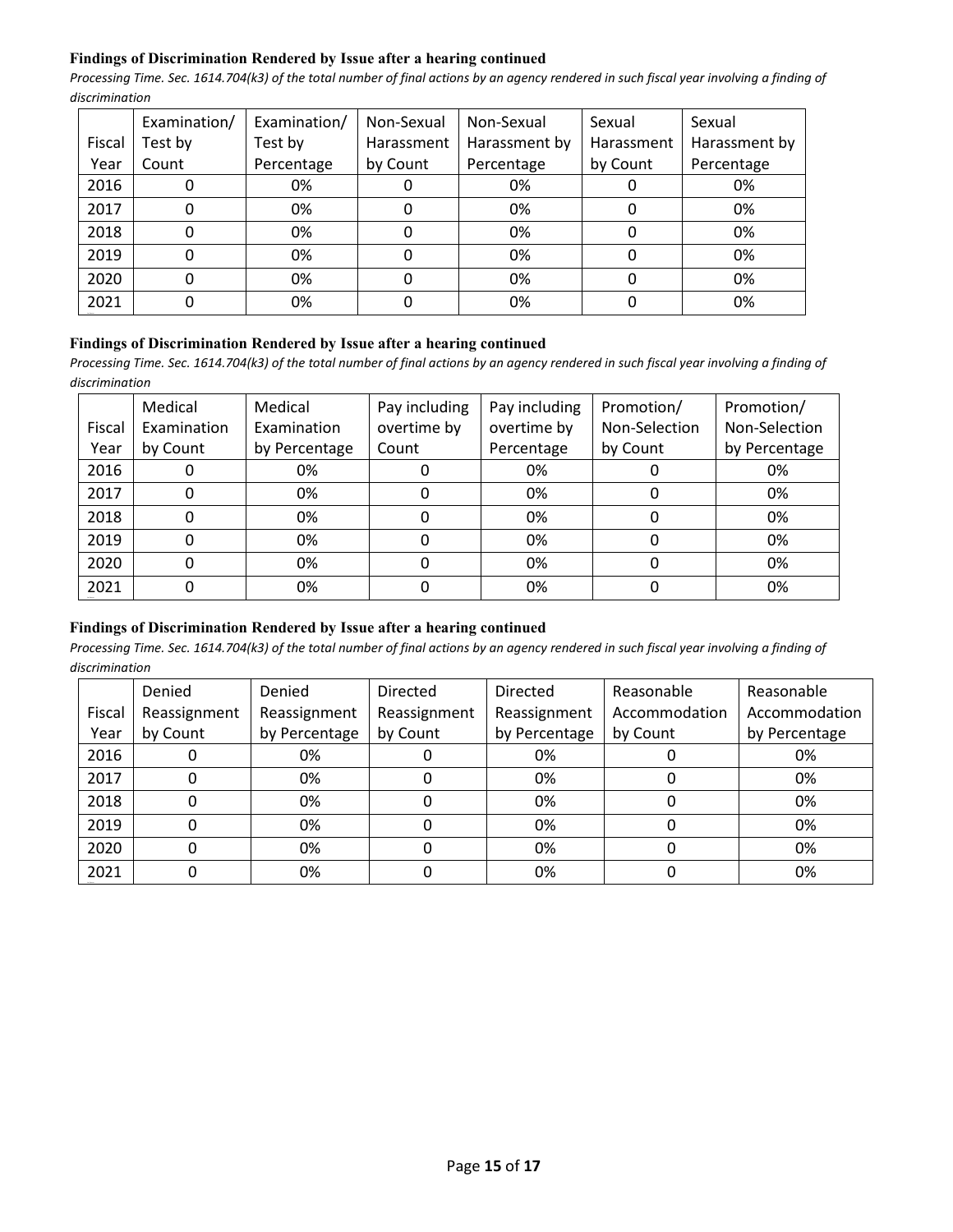## **Findings of Discrimination Rendered by Issue after a hearing continued**

*Processing Time. Sec. 1614.704(k3) of the total number of final actions by an agency rendered in such fiscal year involving a finding of discrimination*

|        |               |               | Religious     | Religious     |            |               |
|--------|---------------|---------------|---------------|---------------|------------|---------------|
| Fiscal | Reinstatement | Reinstatement | Accommodation | Accommodation | Retirement | Retirement by |
| Year   | by Count      | by Percentage | by Count      | by Percentage | by Count   | Percentage    |
| 2016   |               | 0%            |               | 0%            |            | 0%            |
| 2017   |               | 0%            |               | 0%            |            | 0%            |
| 2018   |               | 0%            |               | 0%            |            | 0%            |
| 2019   |               | 0%            |               | 0%            |            | 0%            |
| 2020   |               | 0%            |               | 0%            |            | 0%            |
| 2021   |               | 0%            |               | 0%            |            | 0%            |

#### **Findings of Discrimination Rendered by Issue after a hearing continued**

*Processing Time. Sec. 1614.704(k3) of the total number of final actions by an agency rendered in such fiscal year involving a finding of discrimination*

| Fiscal | Sex-Stereo      | Sex-Stereo typing | Telework | Telework by | Termination | Termination by |
|--------|-----------------|-------------------|----------|-------------|-------------|----------------|
| Year   | typing by Count | by Percentage     | by Count | Percentage  | by Count    | Percentage     |
| 2016   |                 | 0%                |          | 0%          |             | 0%             |
| 2017   |                 | 0%                |          | 0%          |             | 0%             |
| 2018   |                 | 0%                |          | 0%          |             | 0%             |
| 2019   |                 | 0%                |          | 0%          |             | 0%             |
| 2020   |                 | 0%                |          | 0%          |             | 0%             |
| 2021   |                 | 0%                |          | 0%          |             | 0%             |

## **Findings of Discrimination Rendered by Issue after a hearing continued**

*Processing Time. Sec. 1614.704(k3) of the total number of final actions by an agency rendered in such fiscal year involving a finding of discrimination*

|        | Terms/        | Terms/        | Time and   | Time and   |          |                 |       |            |
|--------|---------------|---------------|------------|------------|----------|-----------------|-------|------------|
|        | Conditions of | Conditions of | Attendance | Attendance | Training | <b>Training</b> | Other | Other      |
| Fiscal | Employment    | Employment    | by         | bv         | by       | bv              | by    | by         |
| Year   | by Count      | by Percentage | Count      | Percentage | Count    | Percentage      | Count | Percentage |
| 2016   |               | 0%            |            | 0%         | 0        | 0%              |       | 0%         |
| 2017   | 0             | 0%            | 0          | 0%         | 0        | 0%              | 0     | 0%         |
| 2018   | 0             | 0%            |            | 0%         | 0        | 0%              |       | 0%         |
| 2019   | 0             | 0%            |            | 0%         | 0        | 0%              |       | 0%         |
| 2020   | $\Omega$      | 0%            | 0          | 0%         | 0        | 0%              |       | 0%         |
| 2021   | 0             | 0%            | 0          | 0%         | 0        | 0%              |       | 0%         |

# **Pending Complaints Filed in Previous Fiscal Years by Status**

*Processing Time. Sec. 1614.704(l) of the total number of complaints pending for any length of time in such fiscal year*

| Fiscal | Total complaints from previous fiscal years data | Total complainants |
|--------|--------------------------------------------------|--------------------|
| Year   |                                                  |                    |
| 2016   | 26                                               | 26                 |
| 2017   | 32                                               | 32                 |
| 2018   | 41                                               | 37                 |
| 2019   | 33                                               | 31                 |
| 2020   | 31                                               | 29                 |
| 2021   | 31                                               | 29                 |